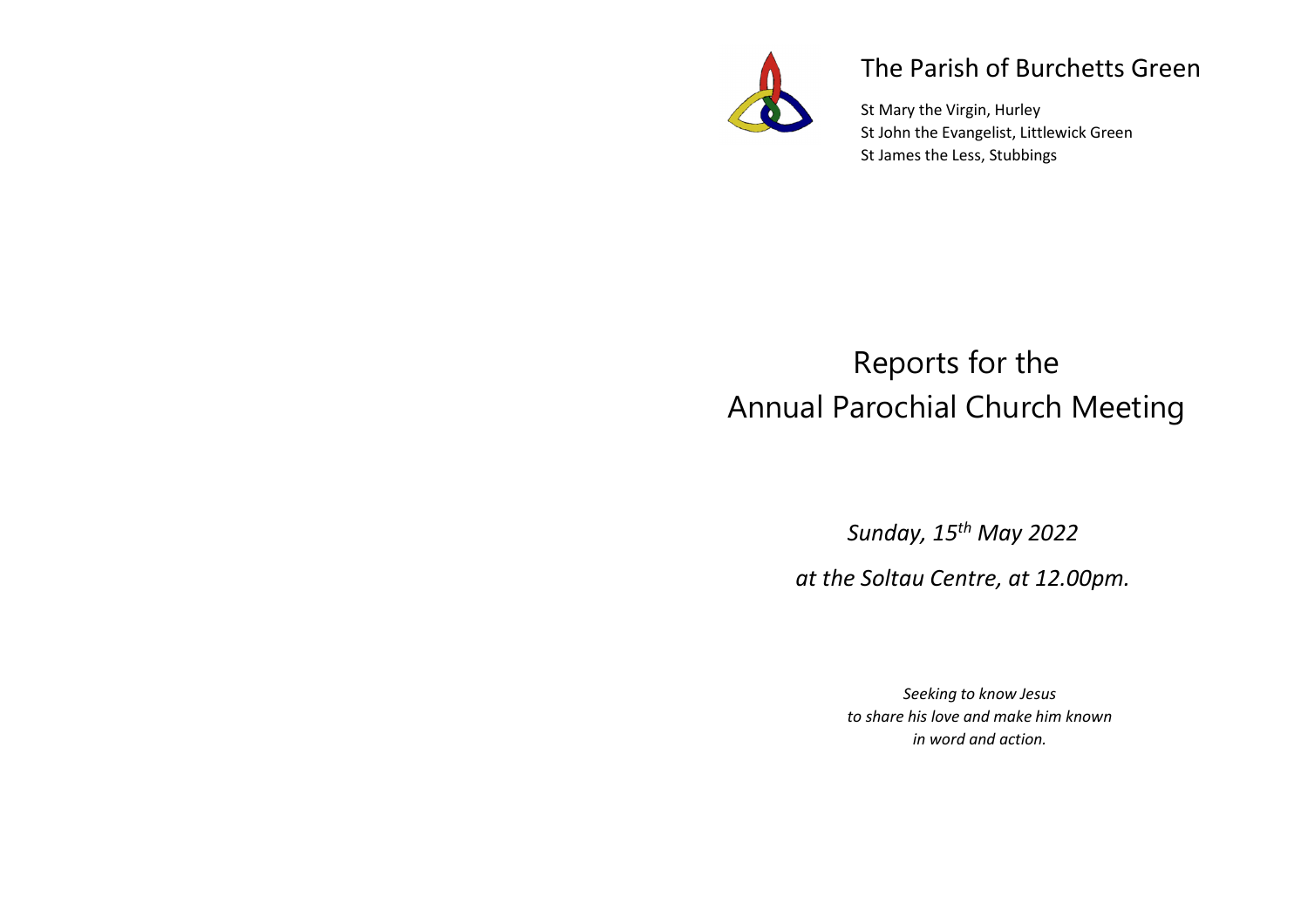## **Contents**

| 4. Minutes of the Annual Meeting of Parishioners and the APCM  6 |  |
|------------------------------------------------------------------|--|
|                                                                  |  |
| 6. Changes to the Electoral Roll 2021 since the last APCM  6     |  |
|                                                                  |  |
|                                                                  |  |
|                                                                  |  |
| 9. Report from St John the Evangelist, Littlewick Green  12      |  |
|                                                                  |  |
|                                                                  |  |
|                                                                  |  |
|                                                                  |  |
|                                                                  |  |
|                                                                  |  |
|                                                                  |  |
|                                                                  |  |
|                                                                  |  |
|                                                                  |  |
|                                                                  |  |
|                                                                  |  |
|                                                                  |  |
|                                                                  |  |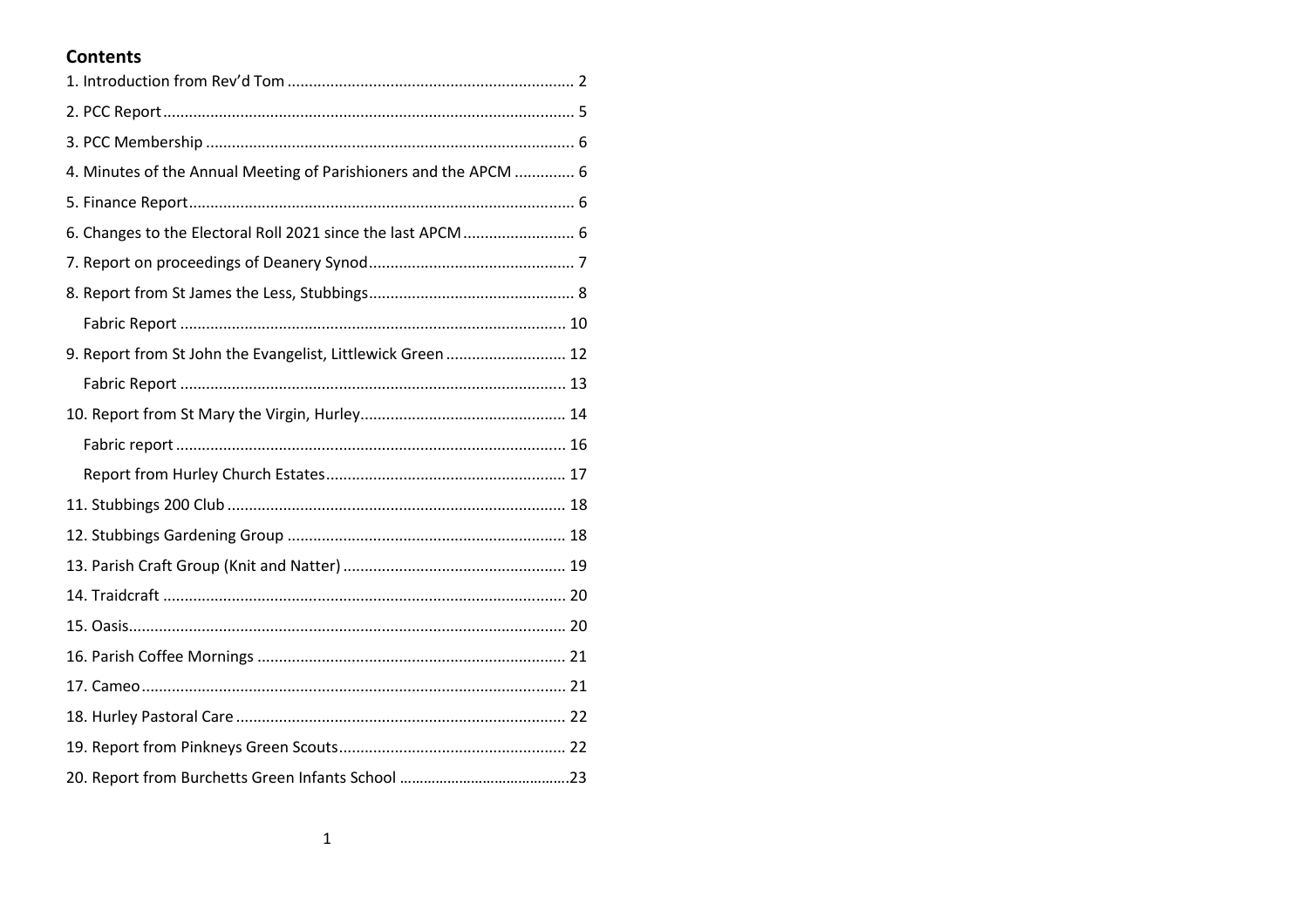## **1. Introduction from Rev'd Tom**

Welcome to the reports for this year's APCM. This is a great opportunity to come together as a parish and to celebrate all that we are involved in and all the connections we have with our local communities. I'll let the reports speak for themselves so do take time to read them and see what is going on across the parish. We have a diversity of worship within our parish which has been wonderful to see but we can also come together to share ideas and resources and to work together to build God's kingdom in our little corner of England.

It has been wonderful to meet a number of people around the parish over the past few months and I look forward to meeting many more in the years to come. The combination of the global pandemic and an interregnum cannot have been an easy one to navigate and it is important to record in writing our thanks to Father John Ainslie for all he did during that time to support our churches. I know he has been a blessing to many of you and we wish him every blessing in his continued ministry as associate minister in Boyn Hill.

There is a great deal of communication within the villages and the parish, and this is something to be celebrated as we are all able to keep in touch with each other and what is going on. As we move forwards, I hope that we will continue to be able to share in such an open and invitational way which I know has made so many people (including us) welcome in the life of the parish.

Inevitably when I meet people at the moment, they ask how we are settling in, and the honest answer is that it feels like we have been here for ages already! We feel very settled and it is a joy to be ministering alongside you in our parish. One of the challenges we do face is that there are so many ideas of activities and groups to do or get involved with, which means it can sometimes be hard to know what to prioritise!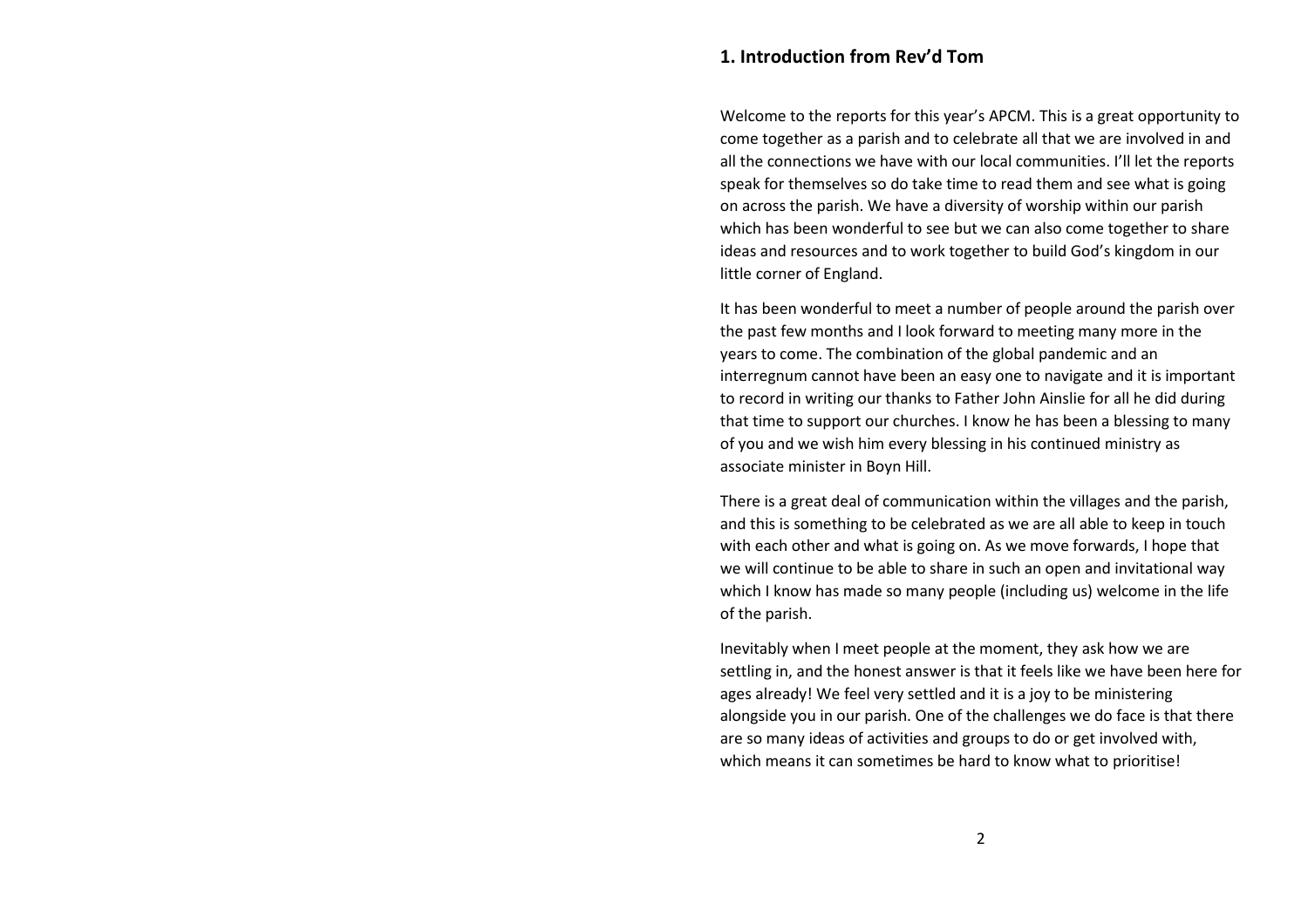We will be having a Parish Vision Day later this year and I would encourage you all to keep an eye out for the date and more information on how you can contribute to that in the coming weeks and months. If you do have a gift which you feel God is calling you to use and you don't feel we are doing that in the parish then please let me know; it is wonderful to have so many gifted people across the parish.

We have returned to mostly normal physical worship with our services and Easter saw us reintroduce the sharing of wine again through intinction (dipping the wafer into the wine). I would like to personally extend my thanks to all of you as we navigate the balance between the best way to worship our Lord and keeping everyone as safe as we can.

Easter was a time of particular blessing for me, and I hope that you were able to join us for some of the services we had over the period. We had a variety of services available, and I would like to thank Dilys, Tina and Theresa for all their help and support in those services. I personally found Easter to be a refreshing time and I pray that this was the case for you as well as I got a real sense of joy across the parish following our Eastertide.

My desire is that we should not see our churches simply about maintaining our services on a Sunday morning and it has been great to see how much there is already during the week with various groups which meet across the parish. I hope that some of you have been able to join us for Morning Prayer on Wednesday, Thursday or Friday around the parish and that it has been a blessing for you.

We are fortunate to have appointed Claire Jackson as our new parish administrator and if you haven't met her yet do pop into the office and do so – she'll even make you a cup of tea! But we do also want to extend our heartfelt thanks to Sue Wilkins for stepping in over the past few months and making the office run very smoothly; I know that I would not have settled into the parish so easily if it hadn't been for Sue!

As our country begins to open up following what seems to be the worst of the pandemic, it is a joy to journey with you as we seek to mirror that awakening in our church as well. While we have three church buildings, my



## Parish of Burchetts Green

St Mary the Virgin, Hurley St John the Evangelist, Littlewick Green St James the Less, Stubbings

Telephone: Tel: 01628 820077 Email: office@burchettsgreenparish.org

www.burchettsgreenparish.org.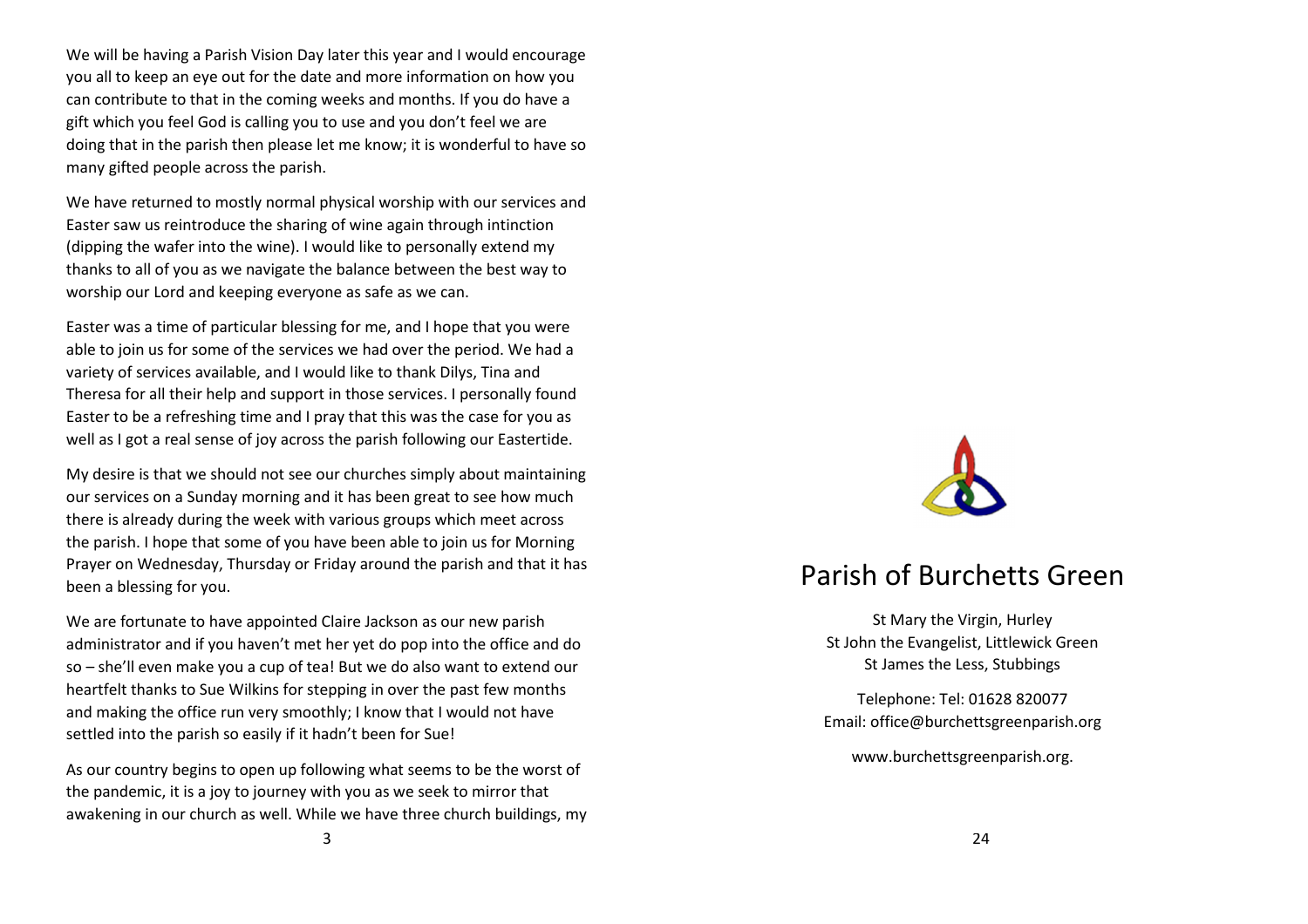We are fortunate with both of our locations as it enables us to get outside at every opportunity.

Camping is back, our Scout Troops recently had a joint weekend camp 22 of 27 hadn't camped before which was a great experience for them and prepares them for a longer summer Camp.

Scouting is so much fun for all leaders who enjoy seeing the children develop as well as having fun and new experiences themselves. We are looking for more adults to help at our various sections and also have spaces for more Scouts to join on a Friday.

Our Summer Fair in Pinkneys Green will be back this summer on Sunday 26th June. 2022 will be a good year for us.

#### *Erica Hunter*

*Group Scout Leader, Pinkneys Green Scout Group* 

## **20. Report from Burchetts Green Infants School**

For the last couple of months, we have very much enjoyed Reverend Tom coming to school to lead a weekly Collective Worship session with our children. They have listened well to his stories and continue to ask reflective and interesting questions. Before the Easter holiday, we also held a service in Stubbings Church. Each class performed a song and Reverend Tom talked to the children and their parents about the meaning of Easter.

Prior to Tom's arrival, In October, we held a Harvest Festival service and in November, the children in our Year 2 class again created a wreath of hand sewn poppies which one of them laid on the memorial on Remembrance Sunday.

At Christmas, we were gifted a brilliant Advent wreath which we used in our advent assemblies. We had a family Christingle service in church, led by Fr John Ainslie.

We very much look forward to continuing our connection with the Church.

#### *Rob Harris. Headteacher, Burchetts Green CE Infant School*

final encouragement to all of us is that we see ourselves united as the Body of Christ in this place and that, while our worship styles might vary from building to building, we all gather to worship the same God; Father, Son and Holy Spirit, to him be glory and praise for ever. Amen!

Finally, on a personal note, I thank you all for your prayers and support for me and my family. We have felt very welcomed and are so pleased to have joined a community which opens its arms wide as Jesus himself did in an act of love.

My prayers and love go with you all as we head into whatever the rest of this year may bring.

*Rev'd Tom Etherton*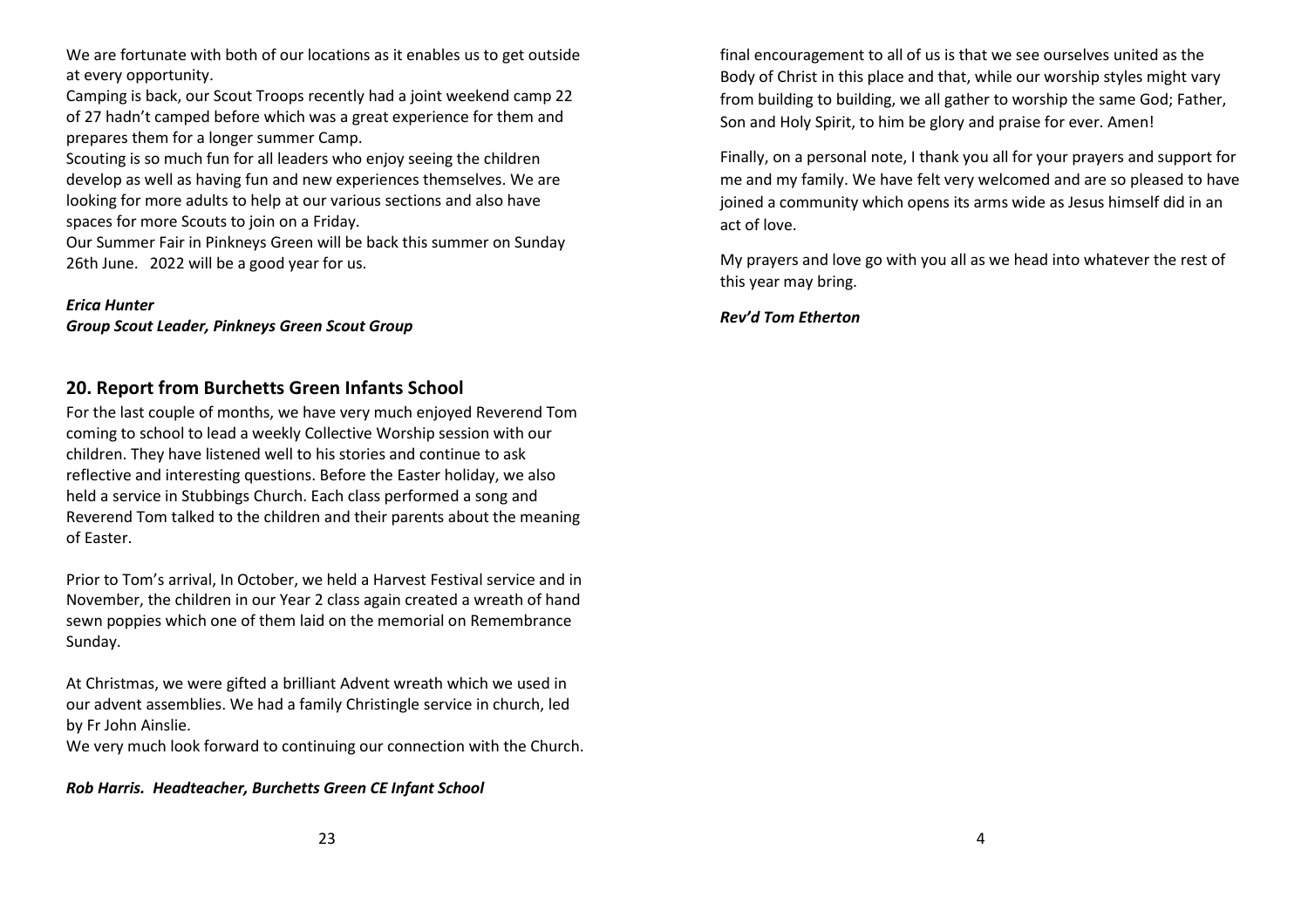## **2. PCC Report**

I am sure that the PCC would join me in expressing our thanks to both Ros Bentley and Father John Ainslie for co-ordinating the PCC over the past few months.

I approached the first PCC meeting we held with me in post in March with a sense of joyful expectation and even told the PCC I had been looking forward to the meeting! Whether they believed me or not, I am not sure, but I think we had a meeting which was both productive, efficient and enjoyable. Our meetings are an opportunity, as with the APCM, to gather together and share our journey with Christ with our fellow sisters and brothers and I feel confident that we can do that going forwards with a sense of joy.

The post of PCC secretary has not yet been filled officially but we are very grateful to David Gilbert who has been taking minutes for the meetings recently – do get in touch if you're interested in the role!

Since the last APCM, Jane Holmes has stepped in as our Safeguarding Officer and is co-ordinating all that we need to be aware of and involved in from a Safeguarding perspective in the parish. We have also appointed Crauford Hale to the role of Treasurer and we are grateful to Paul Fagan who provides us with the financial information we need across the parish.

As always, we would welcome new members on the PCC so if you feel called to join us as we try to navigate our parish through the coming year, do please let me know. I know that much of the PCC's time prior to my appointment was taken up with the application and appointment process but we now look forward to planning the life of our parish together moving forwards.

## **18. Hurley Pastoral Care**

Hurley Pastoral Care is able to be part of a network of lovely village friends and neighbours and enabled people to be visited, cheered with get well messages, helped through bereavement. We are grateful for the care and support of our clergy during these past difficult months. We continue to organise and support Cameo (see 17. Cameo). The Hurley Village Association has been generous in its support of our annual Christmas lunch and Hurley Pastoral Care is represented on the HVA committee. Newcomers are welcomed with the Welcome Pack, organised by Barbara Norton. The support we have from our community is hugely valuable and I would like to thank all the members of the team for their quiet dedication and commitment.

*Fiona Fieldhouse.* 

## **19. Report from Pinkneys Green Scouts**

Scouting at Pinkneys Green Scout Group is now back in full operation. Programs back to pre-pandemic mode. Our leaders and members have showed a fabulous resilience during the pandemic still managing to earn badges and meet incorporating social distancing and extra procedures. Pinkneys Green Scout Group meets in 2 locations, at our HQ in Pinkneys Green (Winter Hill) and also at Littlewick Green in the Gilchrist Hall (Littlewick). We have Beavers aged  $6 - 8$  years and Cub  $8 - 10.5$  years that meet in both locations. Our 2 scout troops 10.5 to 14 years, both meet at our HQ due to equipment availability and activities. Our Beavers meet on Mondays, cubs on Wednesday and Scouts Monday or Friday. We have seen an increase in members in all sections, parents and children appreciating being able to get outside and explore.

Scouting recently introduced a new section called Squirrels, this is for 4 and 5 year olds. We were very excited to be able to open our first Squirrels Drey early March. This has proved immensely popular, so much so we are hopeful we will be able to open second Drey in Littlewick as long as we can find enough leaders and helpers. Squirrels at our HQ meet on a Thursday and it is hoped Littlewick Squirrels will meet on a Monday before Beavers.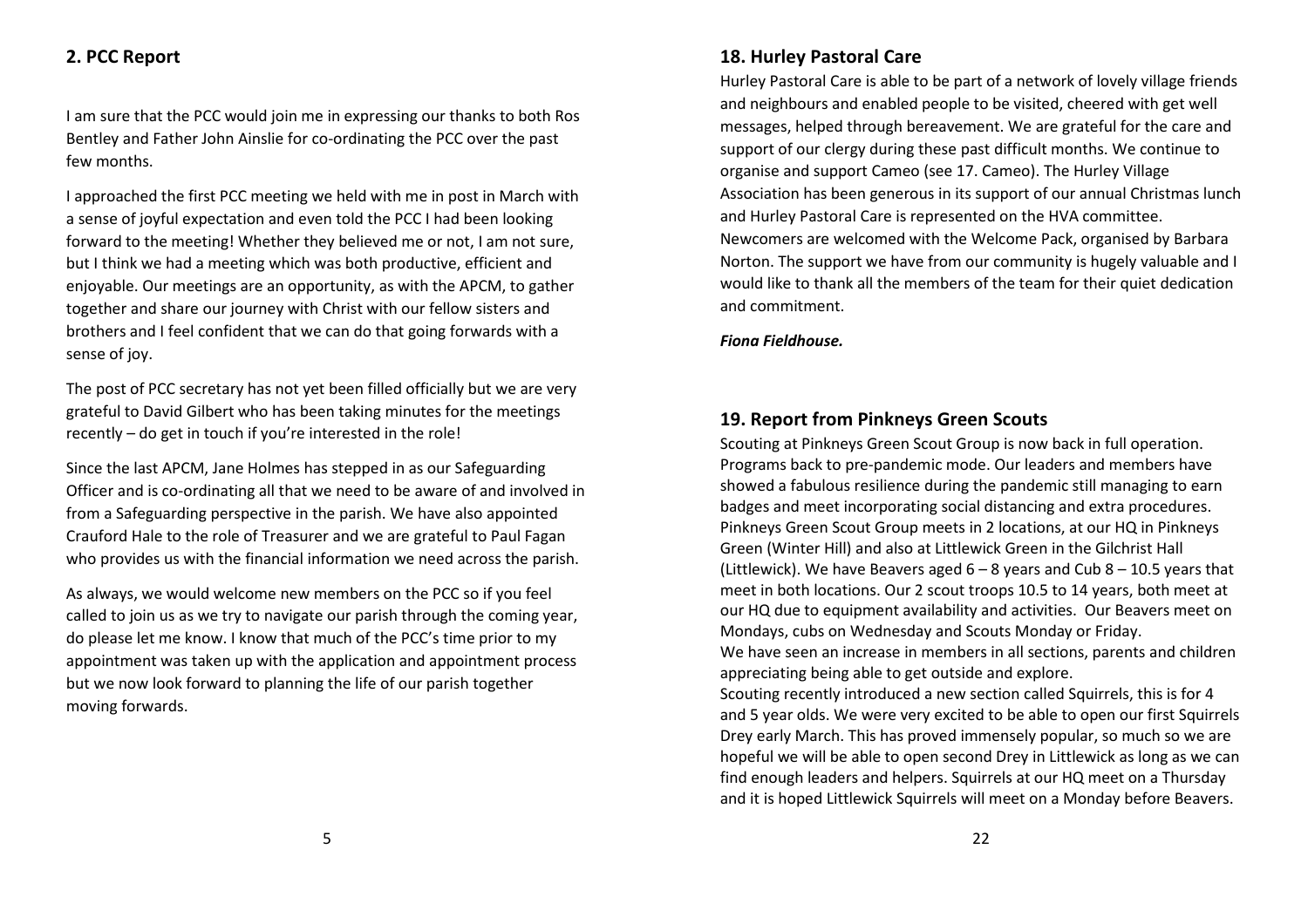## **16. Parish Coffee Mornings**

Our coffee morning started in August last year when Covid restrictions started to relax. It is held on the first Wednesday of every month in the Soltau Centre at 10.30am. It's well attended by people from all three churches and provides a relaxed opportunity to share fellowship together in the Parish. We would like to thank Sandra Moores, who always has a Traidcraft stall set up. A big thank you also, to the many volunteers for cakes and kitchen duties, who make this event so successful.

#### *Sue Wilkins*

## **17. Cameo**

Come And Meet Each Other is an informal gathering of older people who meet in friendship in the Priory Room on the second Thursday of each month. We have tea, excellent homemade cakes and a much enjoyed quiz and some lively discussion about local and national issues.

We have marked the major events of the church calendar and there was enthusiastic Carol singing at Christmas. In Hurley where transport is not easy, this is a valued opportunity for people who have limited possibility of getting out and about to gather together, have a link with the church and talk to the Vicar.

#### *Fiona Fieldhouse*

## **3. PCC Membership**

| Chair            | Rev Tom Etherton                                                                                                                                  |
|------------------|---------------------------------------------------------------------------------------------------------------------------------------------------|
| Churchwardens    | <b>Mr Richard Moores</b><br>Mrs Jenny Robinson<br>Ms Jane Smith                                                                                   |
| Deanery Synod    | Mr Tom Dobinson                                                                                                                                   |
| Elected Members  | Mrs Rosalind Bentley<br>Mr Tim Bowler<br>Mr Richard Curry<br>Mrs Fiona Fieldhouse<br>Mr John Johnston<br>Mrs Joleen Newton<br>Mrs Maria Quantrill |
| Co-opted Members | Rev Tina Molyneux                                                                                                                                 |

**4. Minutes of the Annual Meeting of Parishioners and the APCM** are available from the Parish Office.

**5. Finance Report** is available from the Parish Office.

**6. Changes to the Electoral Roll 2021 since the last APCM** 

The figure reported last year was 161 Total number for this year 161 *Roger Strike, Electoral Roll Officer*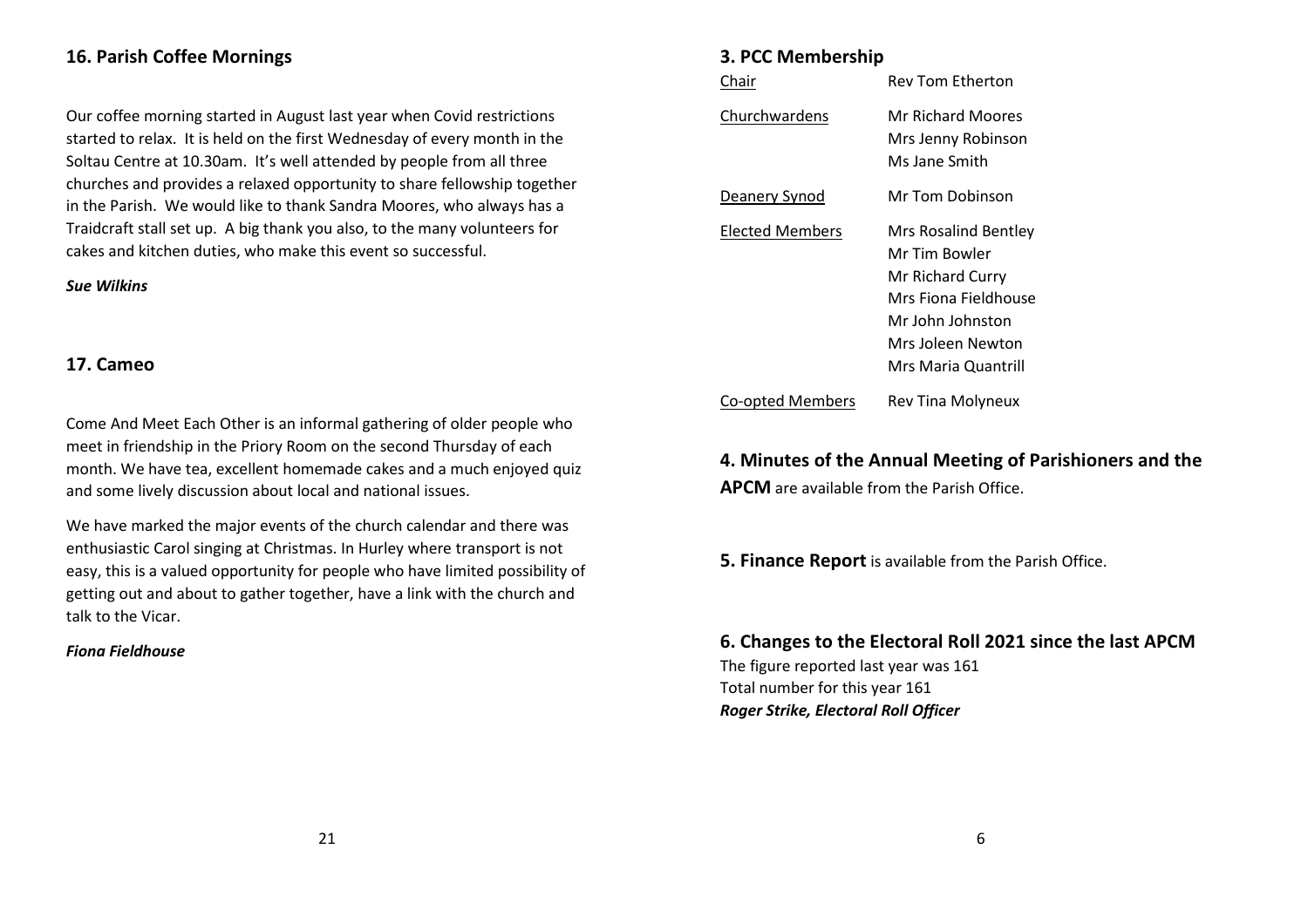## **7. Report on proceedings of Deanery Synod**

This Parish belongs to the Maidenhead and Windsor Deanery which is a collection of the Anglican parishes within Maidenhead and Windsor. The Deanery's Synod is a consultative body that usually meets once every three months and comprises the deanery clergy and representatives from each parish.

Consolidating and coordinating payment of the Diocesan share (approximately a million pounds per year) The Synod also consults upon changes to parish boundaries and the deployment of clergy as well as wider Deanery activities. One recent decision has been to reduce our Parish share from 2024.

It acts as both a window and a sounding board to the wider Church. As a window we listen to presentations on the work of the Church and the diocese but as a sounding board we are invited to address the major issues facing the Church, be they social or moral. It is an important means of informing Anglican policy on major faith and social challenges.

In common with much of the Country this last year has been different. All bar one meetings have been virtual Zoom meetings but among other things covered presentations upon the following topics:

- • May 2021: As the Berkshire advisor for discipleship Ian Macdonald introduced the Synod to his work with young people
- • September 2021: Revd Polly Falconer, Diocesan UK Minority Ethnic Discipleship Enabler, spoke upon race relations under the heading "From Lament to Action".
- • February 2022: Bishop Olivia Graham, the Bishop reading, addressed the Synod upon he spiritual and practical Christian response to climate change, a key issue of our time

In a rare face to face meeting in December last we welcomed the Bishop Oxford, Dr Steven Croft, when he spent the day in the Deanery.

## **14. Traidcraft**

Last year two coffee mornings were held at my home in Littlewick Green in early November to showcase Traidcraft Christmas cards, gifts and festive foods. Special Christmas brochures were also distributed to local Traidcraft supporters and both methods worked well. The dates this year will be Friday, 11th and Saturday 12th November between 10.30 and 1pm.

It is hoped that a cheque will be sent to Traidcraft Exchange again in June once the Traidcraft profits have been determined.

Recycling in aid of Traidcraft Exchange is ongoing and the latest sack was worth £28.30, bringing the total to approximately £150. Another sack is waiting to go but needs two more kilos. The items required are:

- •Mobile phones, cameras & equipment, game consoles, laptops, tablets
- •Jewellery, watches, foreign currency, and UK and foreign stamps.

The above can be left in a box in my porch at Oakleigh, Green Lane, Littlewick Green, SL6 3RH. Telephone Sandra on 01628 822282 for collection. A big 'thank you' to all Traidcraft supporters.

#### *Sandra Moores*

## **15. Oasis**

We suspended meetings of Oasis for the whole of lockdown over 2 years but managed to share the writing of weekly reports which Sandra and I enjoyed doing. In those we tried to start with a reflection, then offer a piece of meditative music, and two readings. We very much tried to offer comfort and a way of achieving a period of calm in what was a very anxious time for us all.

Meetings have now resumed every fortnight, on the 1st and 3rd Tuesday of the month, from 2.30pm. All are more than welcome!

#### *Sandra Brooks and Pat Iles.*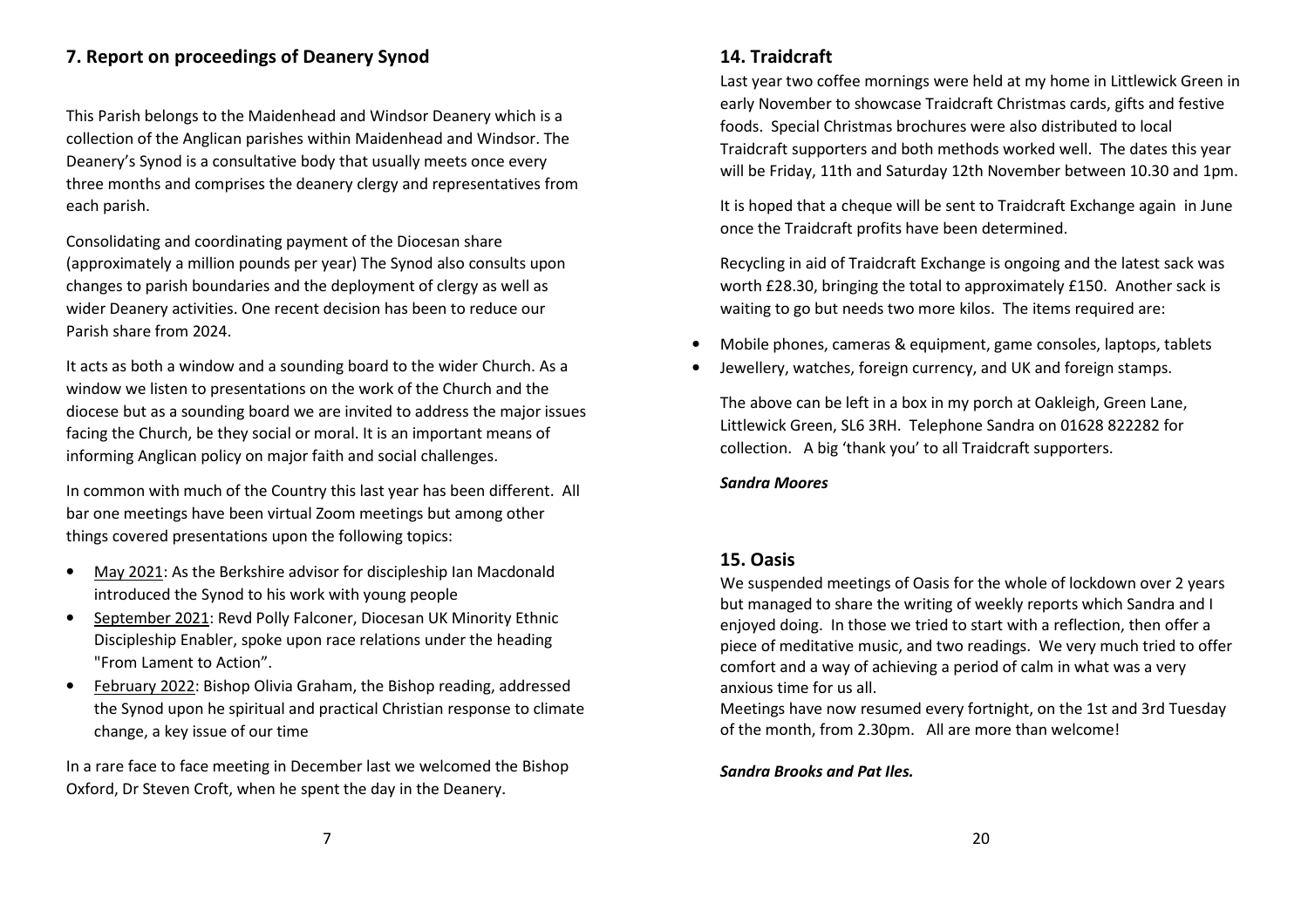With the lifting of Covid 19 restrictions, the Snowdrop Tea was reinstated this year and many visitors have wandered through the churchyard during the Spring to admire the carpets of flowers and close-up inspection of the display in the woodland. One visitor was kind enough to compare our display favourably with that at Cliveden!

We would still welcome some additional help, especially some younger "Gnomes", so, if anyone reading this can spare a few hours on a Wednesday morning, even if it is not every week, I would be very pleased to hear from you.

#### *Tony Ruffell*

## **13. Parish Craft Group (Knit and Natter)**

The group was pleased to meet again once the Covid restrictions were lifted in the Autumn.

We meet in the Soltau Centre at Stubbings between 2 and 4 pm on the second and fourth Tuesdays of each month, apart from August, when we chat, have a cuppa and talk about our work. Despite not being able to meet formally for a long time, we were not idle!! We have been able to send 30 colourful knitted blankets to a Polish school to be distributed to Ukrainian refugees. We have also made many tiny Beanie Hats for premature babies in the maternity unit at the Royal Berks Hospital.

Sadly, we have lost 3 of our members this last year and one has moved away. New members are always very welcome and can be assured of enjoyable company.

#### *Linda Ruffell*

The next meeting is to take place at on 19th May at 7.30 pm at St Andrews, Clewer. It is open to the public. Please do come along.

#### *Tom Dobinson*

## **8. Report from St James the Less, Stubbings**

Looking back, the past year has been busy as we have welcomed a return to some of the events we all love. Our churchwardens of many years, Sue Harrington Hill and Mary Cooper both stood down from office in January this year. Sue has now moved out of the area and we wish her and Tim well in their new life in Chichester! A few volunteers also stood down over the past year and we are very thankful to Sue, Mary and all of those people who have served the church well over many years.

Even with these changes, and since the last APCM in July 2021, we have managed to keep to the regular service pattern of 8am and 11am monthly BCP services. In addition, Fr John introduced a Choral Evensong in August 2021 and we have continued this on the first Sunday of each month. We are very grateful to Fr John for all his support towards Stubbings during 2021, to enable us to continue with our services.

As restrictions started to lift, we were also able to hold some of our traditional annual services. We celebrated Harvest Festival together in September. Our Commemoration of the Faithful Departed service was in October, allowing people to come and go freely, offering time for quiet prayer and reflection with peaceful background music and an opportunity to light a candle in memory of loved ones.

We also welcomed back wider groups from the community to worship with us. Pinkneys Green Scouts helped us honour the fallen at our Remembrance Day Service in November, gathering around the war memorial. This was followed by a smaller service inside the church. Claire's Court Boys and Girls Junior schools visited the church and war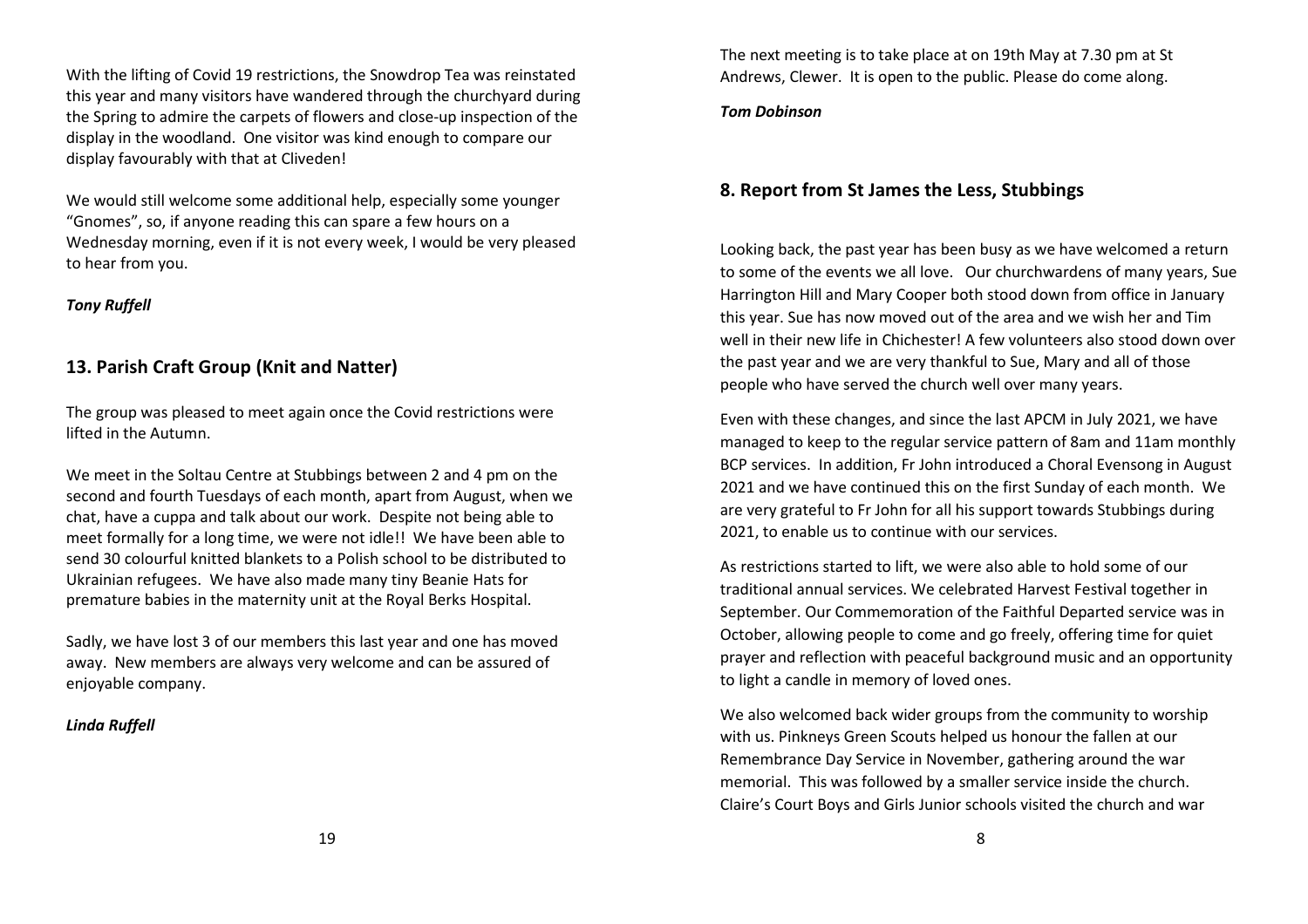memorial for Remembrance and Sue Harrington Hill gave them a talk and a tour.

We have also held Harvest, Christingle and Easter services for Burchetts Green CofE School. It has been so wonderful to see the church attended and enjoyed again by the younger generation. The Scouts also had their Christingle service here in December.

Unfortunately, we were not able to hold the popular Crib and Midnight service at Christmas due to Covid and needing to limit numbers, but it was a joy to open our Church for the 11.00am Christmas Day Service.

In December we welcomed Bishop Steven during part of a day he spent visiting Maidenhead and Windsor. He attended a Eucharist service with local clergy followed by lunch in the Soltau Centre.

A highlight for 2022 has of course been welcoming Rev Tom, Hannah, Alice and Robyn to our parish in February. Tom has been very busy looking after our services and we celebrated Easter with several wonderful services. The Good Friday service took us through the stations of the cross in a thought provoking and reflective way. Our Holy Saturday vigil was held outside around a firepit (thanks to Erica Hunter for the provision of this) whilst Tom shared Bible Stories and songs, followed by hot cross buns, of course! Our traditional BCP Holy Communion was very well attended and saw the return of wine at our Communion together.

We have also seen an increase in baptisms services this year. Our thanks go to Teresa for leading the organisation for these essential services.

The Soltau Centre has been reopened and many of our regular hirers are back to classes. We have also had piano concerts and one-off events at the weekends here. One of our regular hirers, the Renaissance Voices Choir also held a Christmas Concert in the church during December.

It was a delight to welcome back the Snowdrop tea on 19th February. This was very well attended and even a tree coming down in the storm in front of the church the day before didn't stop it going ahead this year!

## **11. Stubbings 200 Club**

The Stubbings 200 Club, which is run to raise funds for capital projects at St James, attracted 70 members who bought 87 tokens last year and we raised £1044 to add to the kitty. None of the funds were utilised so there is some £10,000 available for enhancing our experience when this is deemed desirable. If anyone has any such ideas, please let me know and the matter will be put to the PCC.

Despite the reduced membership, the monthly prizes are set such that there is a better than one in four chance that you can recoup your investment and a one in seven chance of making a significant profit. New members will always be very welcome so please let me know if you would like to join.

## *Tony Ruffell*

## **12. Stubbings Gardening Group**

"The Gnomes" have undergone very significant changes since my last report. After 20 years of dedicated service, Sheila Lawton has moved away from Maidenhead and I have realised belatedly, what a remarkable contribution she made, not only on Wednesday mornings but during her daily walks through the churchyard. Almost immediately, Erica Hunter and Ros Chandler offered to help and so we have been able to keep the whole area clean and tidy. We are very grateful for the complements we continue to receive but, following my comments last year about our dilemma as regards the wild flowers in the late Spring, we left the wild flower areas uncut in May and June and I hope you will all agree that the result was quite spectacular and I have decided to do the same this year.

We have not been allowed to have the assistance of the "Community Payback" group of people for over two years now and we have missed their invaluable help once a month. We have continued to employ a professional gardening company to undertake the monthly grass-mowing and strimming during the growing season because this is the only available way to get this essential work done.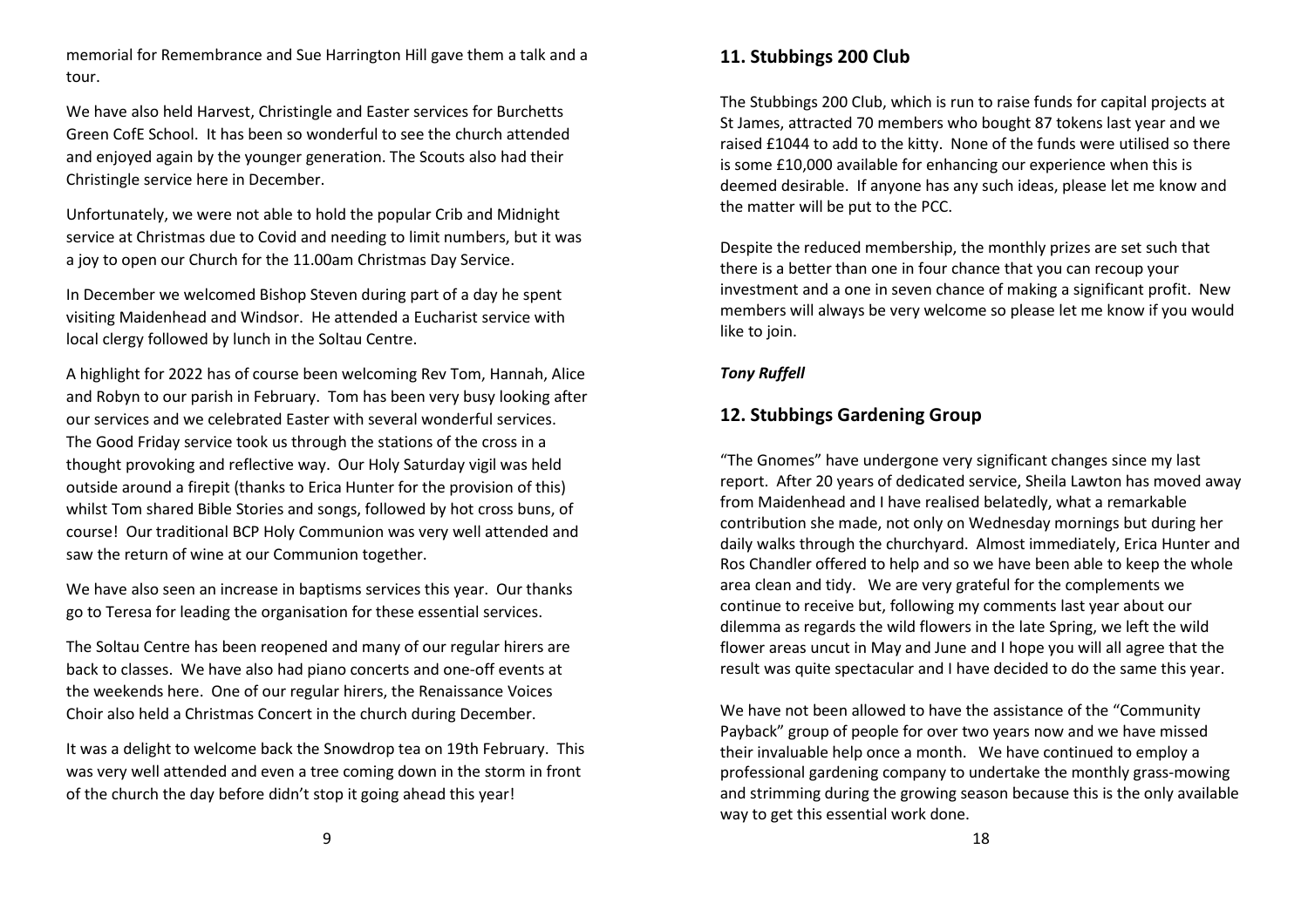## Report from Hurley Church Estates

The formal objectives of the Charity are "For defraying the cost of repairs, insurance, cleaning, warming and other expenses of Hurley Church". The major Charity income derives from assets including rental properties and investments.

The Trustees are: Chris Gutch; David Burfitt; Jane Smith; Maria Foley & now we welcome our new vicar, Rev. Tom Etherton.

Our grateful thanks are due to Colin Evans who once again examined our books and produced the satisfactory Independent Examiner's Report.

Grants to Hurley Church for fabric repairs were relatively quiet this year and were mainly for external repairs to complete non urgent work in the Quinquennial Report. Other grants (listed below) were for the annual expenditures on heating; cleaning, utilities and churchyard maintenance.

| Income from Properties and Investment        | £33,562.00 |
|----------------------------------------------|------------|
| <b>Expenditure on Estate Property</b>        | £ 3,912.00 |
| Grants to BGPCC re Hurley Church             | £11,602.00 |
| Fabric & Churchyard costs paid direct by HCE | £ 2,640.00 |
|                                              | £18,153.00 |
| Excess of Income over Expenditure            | £15,409.00 |

Grants concerning Hurley Church include: fabric £4241; Utilities 2168; Churchyard £2944; Cleaning £2224; Insurance £2560.

*David Burfitt, Trustee* 

A big thank you also to our volunteers who have started back at many of the jobs required to keeping everything running smoothly; opening the church and centre, cleaning the church, washing the altar linen, banking the collections, arranging the flowers, kitchen duty etc! We are very grateful to all those that have come back on the rotas and welcome anyone who would like to join our merry band!

Tony Ruffell and team continue to tend to the churchyards and grounds every Wednesday morning throughout the year and we are very grateful and send many thanks to them. (See Tony's separate report on the Gardening Group).

We have been saddened by the death of Andrea Burn this year and she will be very much missed. Her service to our Church over the years will be remembered by many. There were also memorial services for members of our congregation, Norah Skinner, Janet Houston and Brian Sanderson. Janet kindly left a donation for St James the Less which we used to buy new altar linen in her memory.

We look forward to getting to know Rev Tom and his family better during the coming months and more opportunities to worship and join together in fellowship as life starts to return to normal!

## Fabric Report

The church has had no major repairs done this year. Following the quinquennial report in February 2021, there are still a few minor external maintenance jobs to be carried out now that the weather is improving. We continue to check the building regularly to ensure no problems occur.

Annual inspections for fire extinguishers and PAT check have been completed and our heaters will have their annual inspection this month.

We have noticed some damage to paintwork in the chancel and will look at this in the coming year.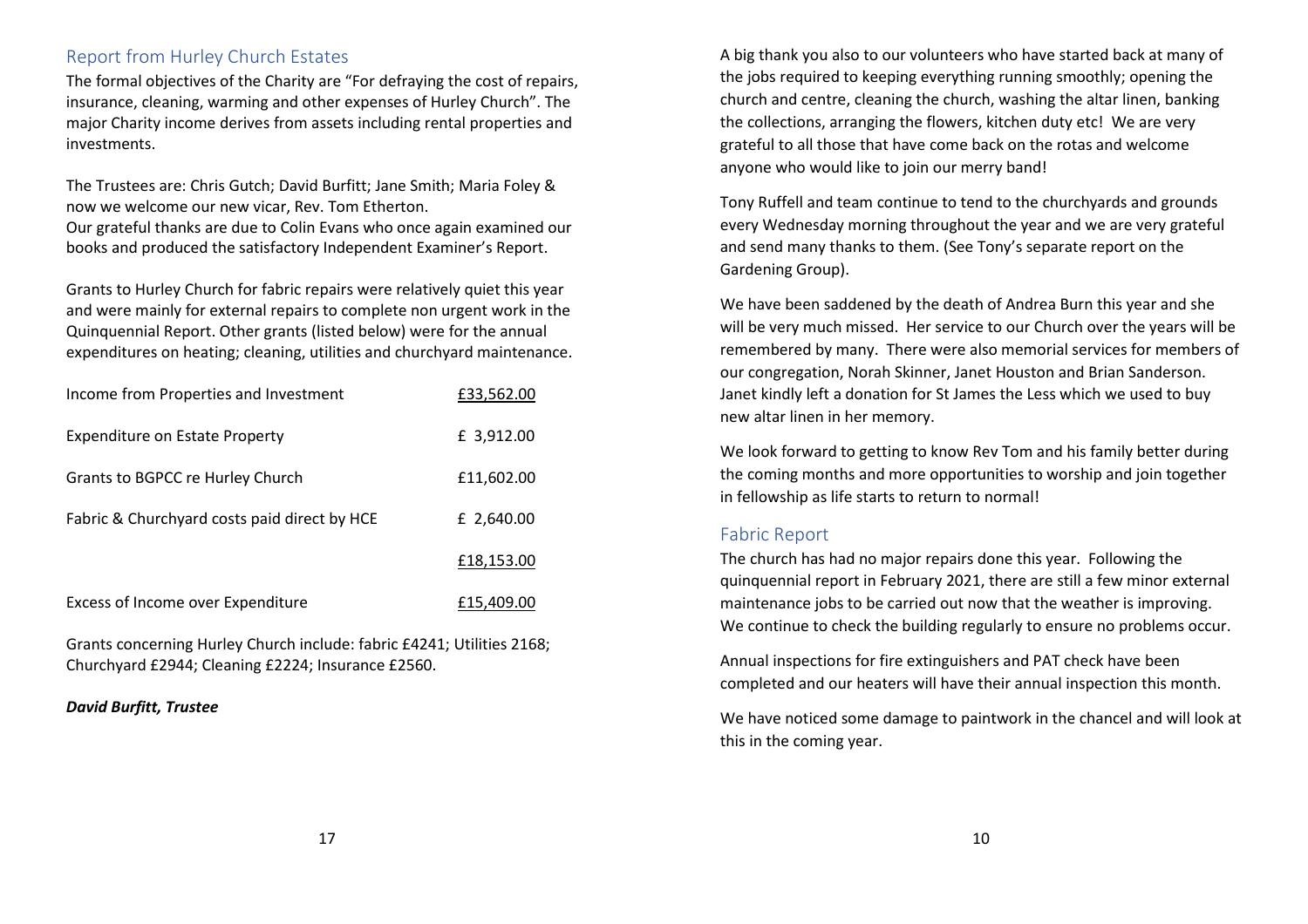It's become increasingly difficult to source the type of bulb used in our church lights. We are switching these over to LED presently which will bring both energy savings and environmental advantages.

Our sound system is now several years old and some of our wireless microphones have failed and can longer be easily replaced. Therefore, this would be a good time to have a complete review of the church's audio-visual system.

*Sue Wilkins* 

Looking forward to the year ahead our priority is to continue to adapt in making the church a relevant and inclusive heart to the Hurley and Parish community, and especially to families and children across the village and neighbouring areas, as it has been for over 1000 years.

## Fabric report

Within the church we have benefited this year from the uplifting sound of the newly refurbished Organ, which has brought true joy to our Services. Along with the upgraded Sound and Visual system the church is well equipped for the upcoming year. Inspection of the fabric of the Church revealed just a few minor repairs needed to maintain it in good order, for which we are grateful to Hurley Church Estates for funding, and to David Burfitt for his diligent care of this ancient building. And we thank Sue Burton for her dedication in keeping the church so beautifully clean – to the benefit of all who visit.

*Jane Smith*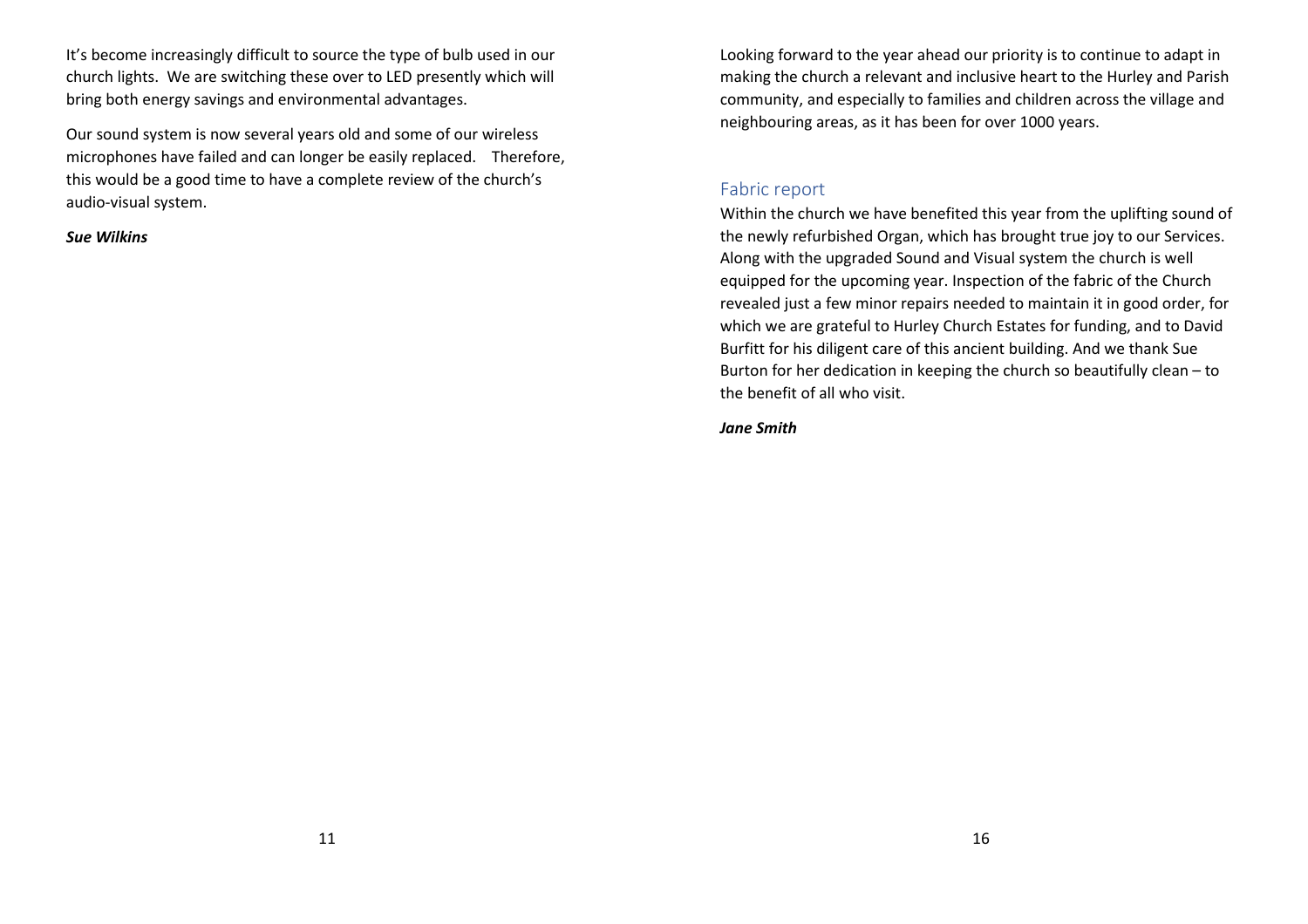September – when restrictions were eased – and integrating a 'messy church'-style event in Monk's Barn for the children. This event combined interactive story telling themed on Kindness and the Good Samaritan, and painting of messages on large pebbles to spread around the village, along with good food and games. At Christmas, when a fresh wave of Covid put the popular Crib Service at risk we moved it outside and merged it with Carols round the Tree on the village green. Over 200 villagers came together to listen to the Story of Christmas told by Reverend Tina, enacted by the children, and to sing Carols over a cup of mulled wine; over £500 pounds was raised for the Children's Society. Our aim is to increase activities such as these in the coming year to help maintain the church as welcoming, inspiring and inclusive for young families.

One upside of Covid was our ever-popular Cream Teas on the Village Green, which benefited from those taking daily walks – raising a record amount of over £2,000 for Parish funds; our thanks go to Merle and her team of merry bakers. Other examples of fund raising sponsored by the Church this year include the Poppy Appeal, the highly successful Hurley quiz, and the quiet evening Vigil held in the church, the latter two of which together raised over £3,600 towards the Ukraine Relief effort.

Since the lifting of Covid restrictions in February/March many of our regular community activities have been re-started: CAMEO is again meeting monthly in the Priory Room; this much missed group provides an important channel for friendship and community in the village. The Ukulele group is once again strumming their upbeat tunes and the Community Choir is meeting regularly twice monthly; we are hoping to encourage performances from both in the Church soon. Hurley Care continues to quietly provide vital befriending support to those who are alone or unable to get out of the house easily. St Mary's recently hosted a group of Canoeists from Adventure Plus who overnighted in the Priory Room on their way from Witney to Westminster – raising money to help young people achieve their potential. St Mary's is blessed with small army of quiet volunteers who contribute their time to these valuable community services, and we are most thankful to everyone.

## **9. Report from St John the Evangelist, Littlewick Green**

We have just finished our second year of the Pandemic. I am pleased to report that although we had lock downs during the year, we were open for services for most of the time. We have also been able to open each day for private prayer and contemplation, providing a peaceful place for visitors. We have music playing and lights on. From the messages left we are pleased to see how valuable this has been to so many people.

We were able to hold our Easter services as well as our Harvest and Remembrance services but it was a disappointment to again lose our Crib service in December. At least we had the Christingle service in early December as well as our Christmas day service. 30 of us also sang carols at the Cricketers, raising over £130 for The Children's Society. We did leave an empty stable in the lychgate for children to fill, and fill they did. The 600 led lights illuminating the lychgate linked St John's to the village.

Looking at our service numbers, we are pleased to see that numbers are increasing and more of our regulars who were missing in 2020 have returned.

During the year we had 5 Baptisms and 7 Funerals/ Internments.

The highlight of our year, and perhaps the last 3 years, was the opening of our Sunday Club (Sunday School) in October. Please see Sally's report.

For the first time, we have employed Braywick nurseries to carry out churchyard maintenance. They provide a service from May until October, not without charge, of course, but something that was necessary for us to undertake. The cost of the first year was almost covered by donations, as was the repairs that we undertook to the gates on the Lychgate.

Finally, Jenny and I would like to acknowledge the contribution made by Father John, Tina and Dilys. Without their help and support the year would have been so much more difficult and challenging.

All in all another busy year.